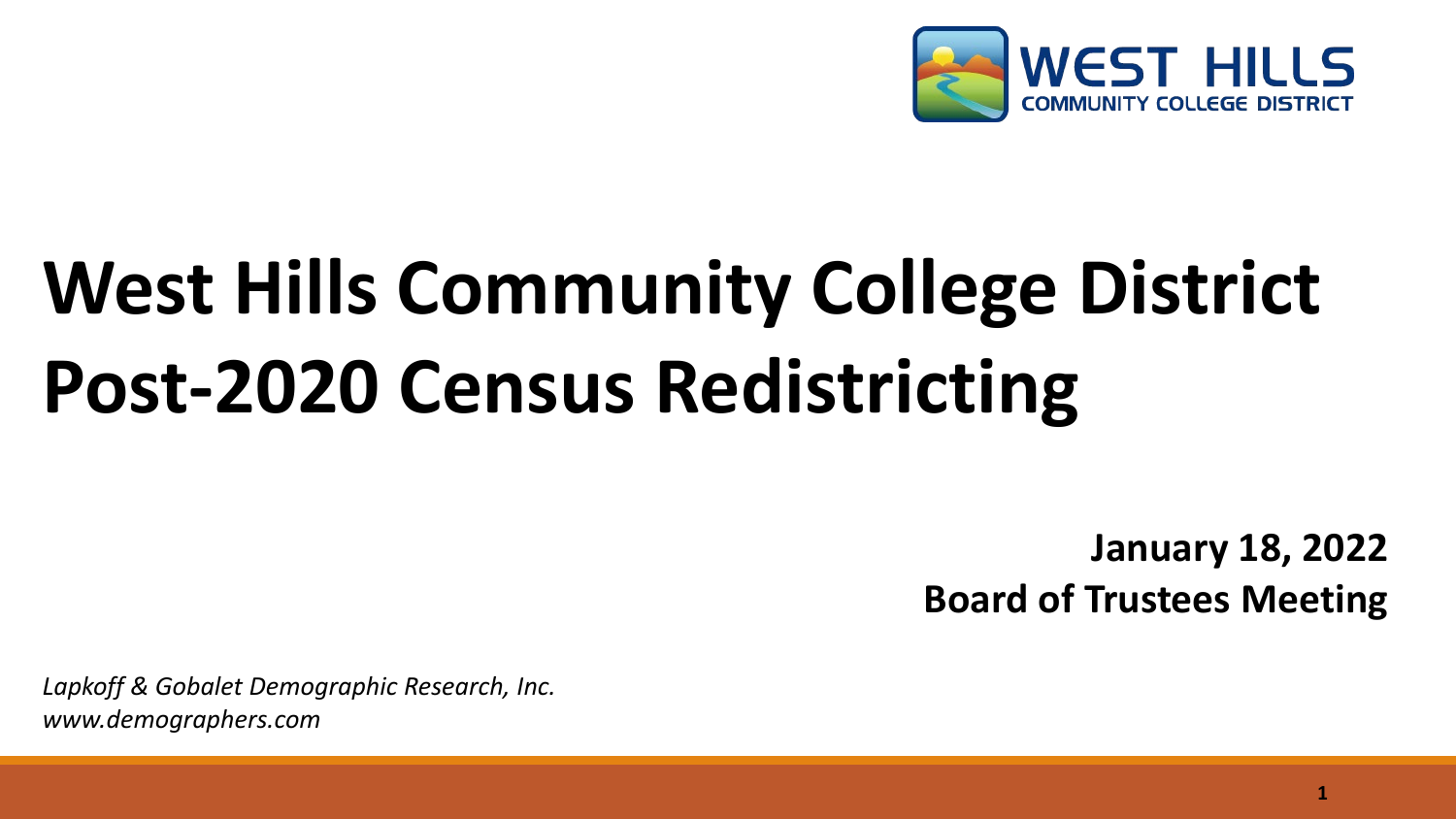

## **Current WHCCD Trustee Areas with K-12 School Districts (counties are shaded)**

*Lapkoff & Gobalet Demographic Research, Inc. www.demographers.com*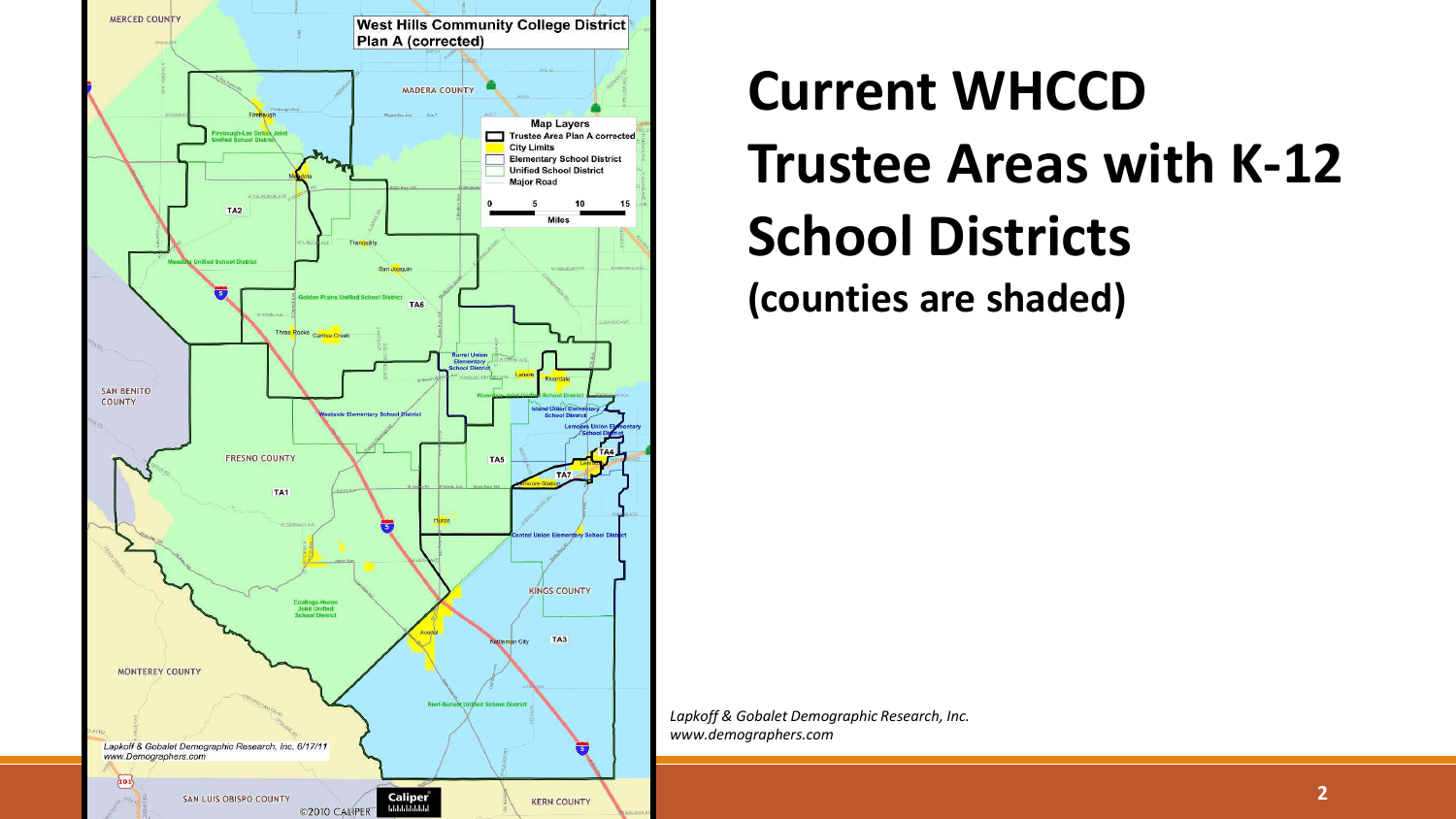| <b>WHCCD Trustee Area Plan Deviations (2020 Census data)</b> |                         |                         | <b>Ideal Trustee Area Population = 15,789</b> |             |
|--------------------------------------------------------------|-------------------------|-------------------------|-----------------------------------------------|-------------|
|                                                              | <b>Trustee Area</b>     | <b>Total Population</b> | <b>Deviation</b>                              | % Deviation |
| <b>Current Plan</b>                                          |                         | 16,157                  | 365                                           | 2.3%        |
|                                                              | $\overline{2}$          | 17,097                  | 1,305                                         | 8.3%        |
|                                                              | $\overline{\mathbf{3}}$ | 15,366                  | $-458$                                        | $-2.9%$     |
|                                                              | $\overline{\mathbf{4}}$ | 16,501                  | 428                                           | 2.7%        |
|                                                              | 5                       | 15,293                  | $-210$                                        | $-1.3%$     |
|                                                              | $\overline{\mathbf{6}}$ | 14,386                  | $-1,402$                                      | $-8.9%$     |
|                                                              | $\overline{\mathbf{z}}$ | 15,725                  | $-28$                                         | $-0.2%$     |
|                                                              | <b>Total</b>            | 110,525                 | 2,707                                         | 17.1%       |
| <b>Plan 1 - Minimum Change</b>                               | $\vert$ 1               | 16,157                  | 368                                           | 2.3%        |
|                                                              | $\overline{2}$          | 16,331                  | 542                                           | 3.4%        |
|                                                              | 3                       | 15,366                  | $-423$                                        | $-2.7%$     |
|                                                              | 4                       | 16,501                  | 712                                           | 4.5%        |
|                                                              | 5                       | 15,293                  | $-496$                                        | $-3.1%$     |
|                                                              | 6                       | 15,152                  | $-637$                                        | $-4.0%$     |
|                                                              | 7                       | 15,725                  | -64                                           | $-0.4%$     |
|                                                              | <b>Total</b>            | 110,525                 | 1349                                          | 8.5%        |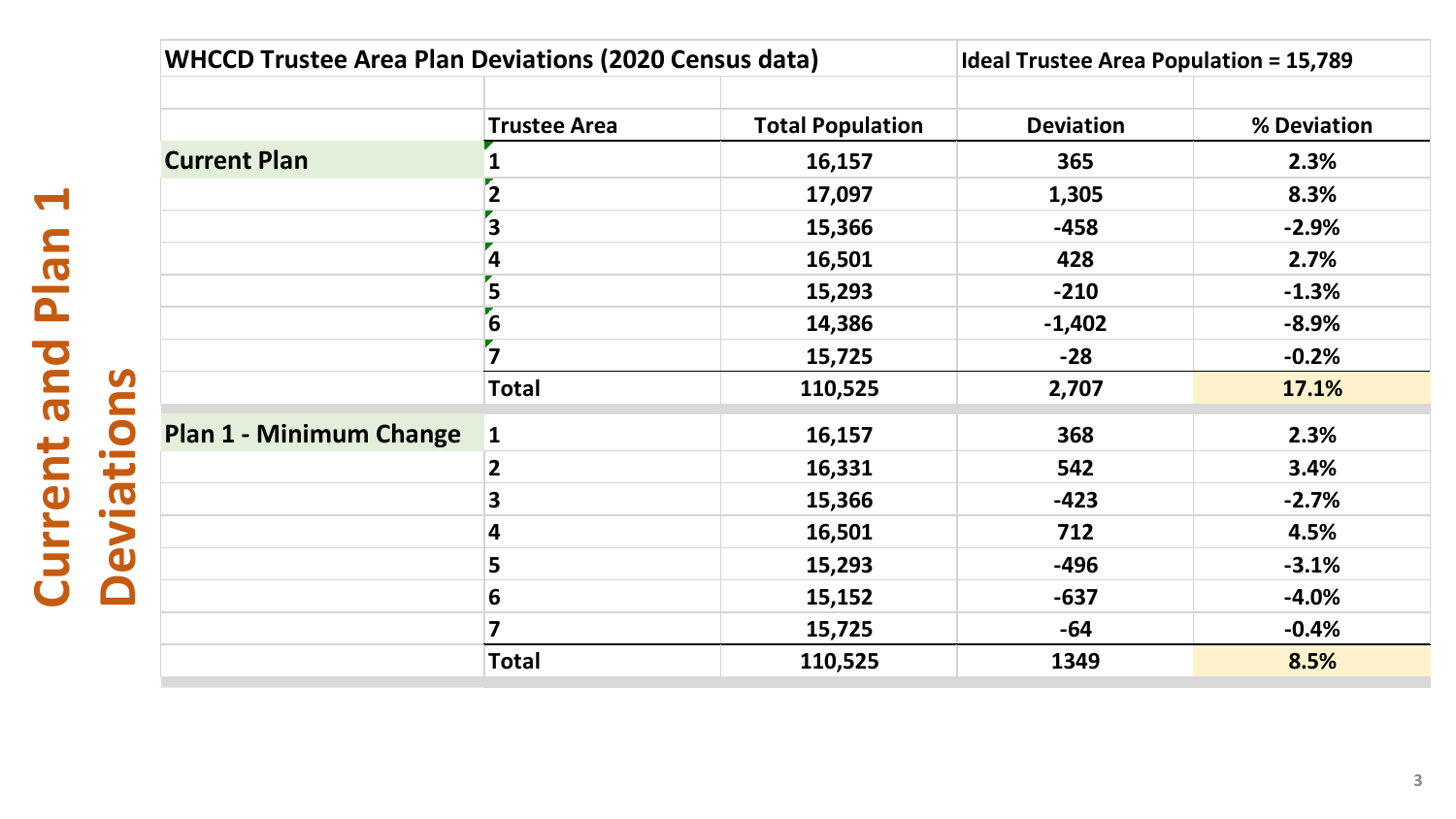### **Plan 1 – Minimum Change**

### **Part of Mendota is moved from TA 2 to TA 6**

### **766 people, 0.7% of the District's Total Population**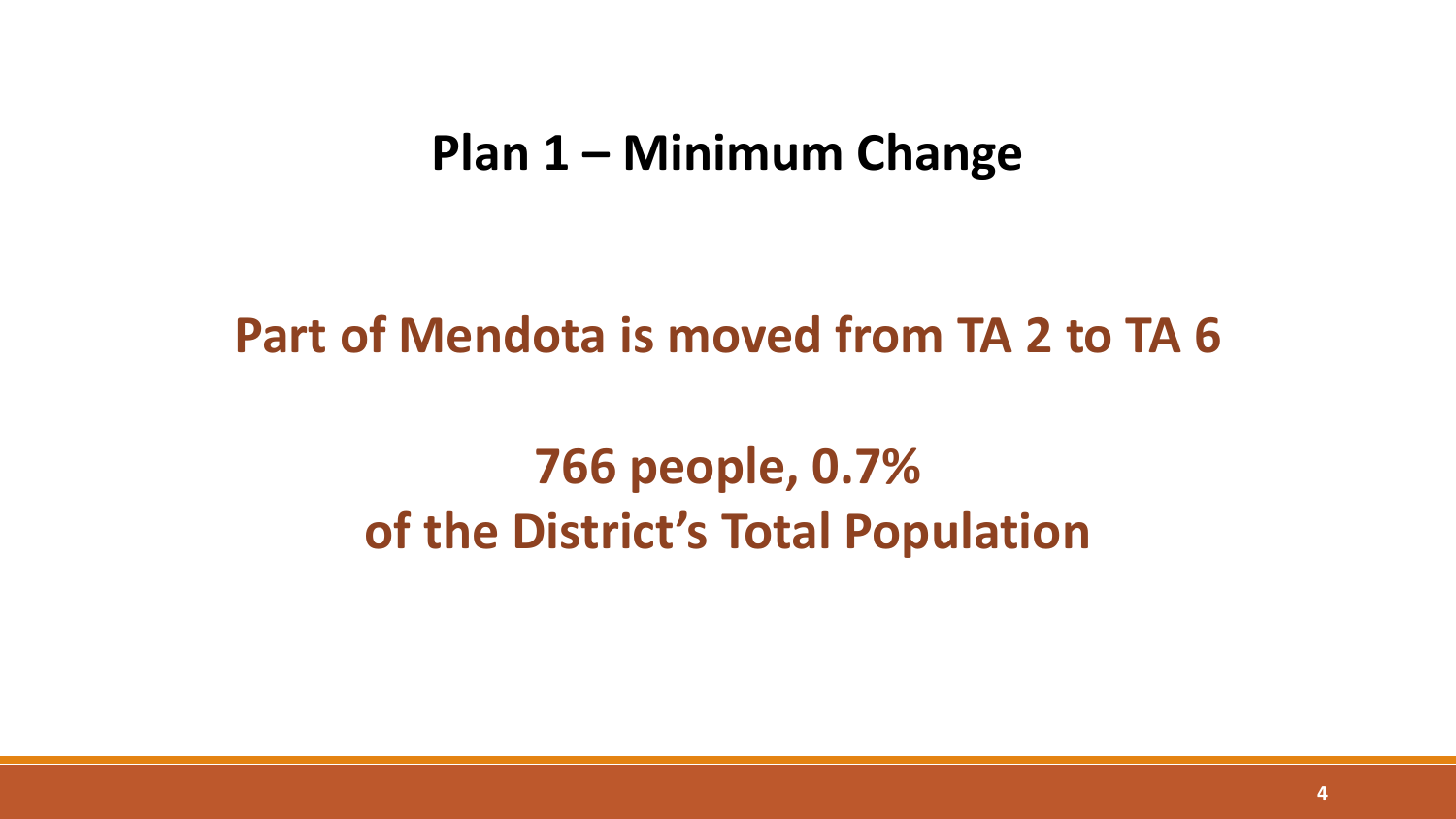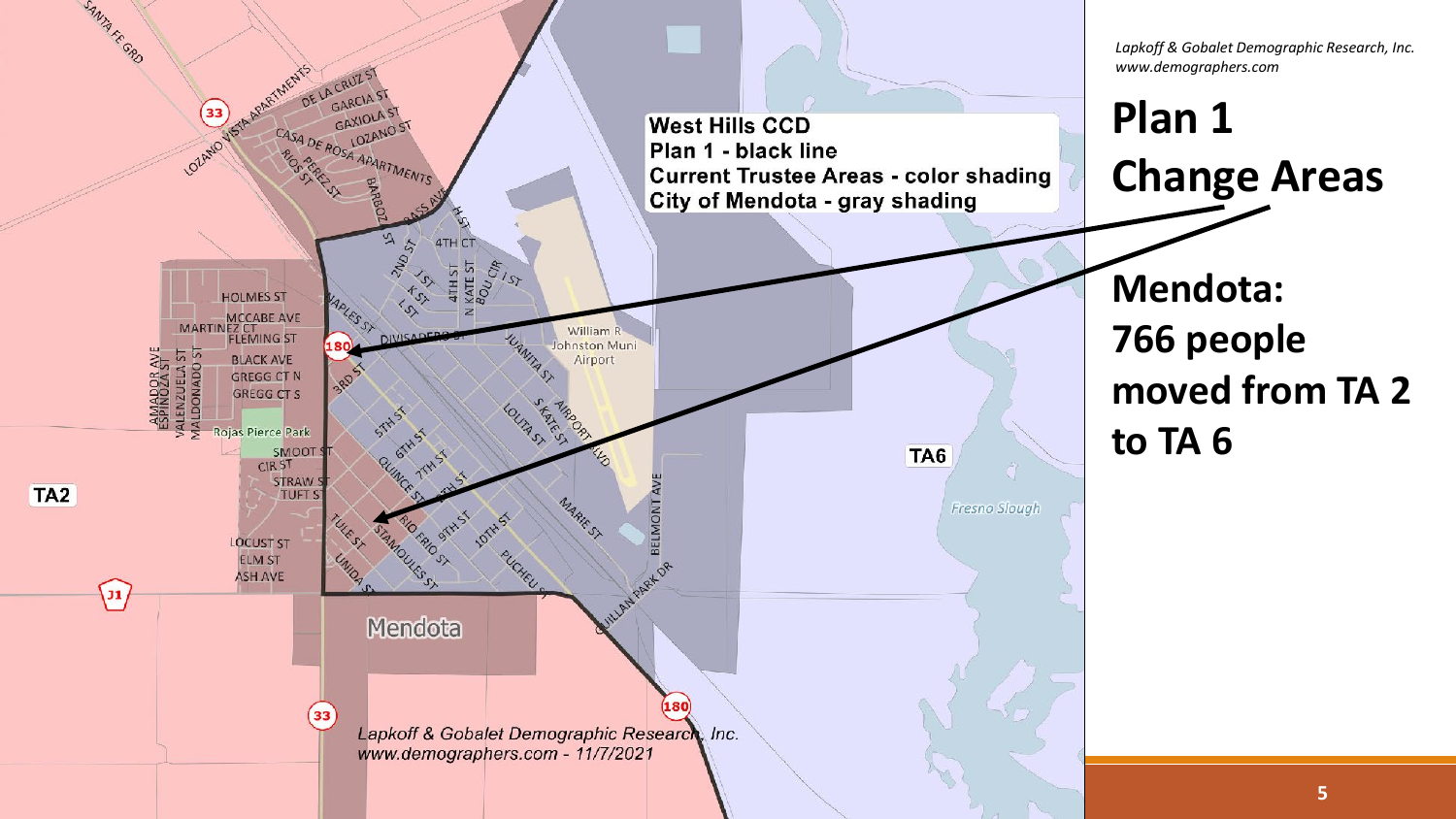#### *WHCCD Plan 1 Minimum Change*

#### **Non-Hispanic**

#### *WHCCD Plan 1 Minimum Change*

**Non-Hispanic**

| <b>Trustee</b>                                           | <b>Total</b>      | Latino/                                     |                                                  |              |                                     |                      |              | <b>Trustee</b>          |                  | Latino/                  |             |              |                             |       |                                              |
|----------------------------------------------------------|-------------------|---------------------------------------------|--------------------------------------------------|--------------|-------------------------------------|----------------------|--------------|-------------------------|------------------|--------------------------|-------------|--------------|-----------------------------|-------|----------------------------------------------|
| Area                                                     | <b>Population</b> | <b>Hispanic</b>                             | White                                            | <b>Black</b> | Asian                               | Other                | <b>Total</b> | Area                    | <b>Total</b>     | <b>Hispanic</b>          | White       | <b>Black</b> | Asian                       | Other |                                              |
|                                                          |                   |                                             |                                                  |              | <b>Total Population Percentages</b> |                      |              |                         |                  | <b>Registered Voters</b> |             |              |                             |       |                                              |
| $\mathbf{r}_1$                                           | 16,157            | 67%                                         | 25%                                              | 3%           | 2%                                  | 3%                   | 100%         | $\mathbf{I}$            | 6,382            | 46%                      | n/a         | n/a          | 2%                          | n/a   |                                              |
| $\frac{1}{3}$ $\frac{1}{4}$ $\frac{1}{5}$                | 16,331            | 93%                                         | 5%                                               | 0%           | 0%                                  | 1%                   | 100%         | $\overline{2}$          | 4,773            | 80%                      | n/a         | n/a          | 2%                          | n/a   | $\mathbf{S}$                                 |
|                                                          | 15,366            | 83%                                         | 10%                                              | 1%           | 1%                                  | 6%                   | 100%         | $\overline{3}$          | 4,260            | 66%                      | n/a         | n/a          | 3%                          | n/a   | $\blacksquare$                               |
|                                                          | 16,501            | 48%                                         | 31%                                              | 7%           | 10%                                 | 4%                   | 100%         | $\mathbf{z}$            | 7,458            | 36%                      | n/a         | n/a          | 4%                          | n/a   | 5                                            |
|                                                          | 15,293            | 75%                                         | 19%                                              | 2%           | 2%                                  | 2%                   | 100%         | $\overline{5}$          | 5,181            | 51%                      | n/a         | n/a          | 4%                          | n/a   | $\sim$ $\sim$                                |
| 6                                                        | 15,152            | 93%                                         | 5%                                               | 1%           | 0%                                  | 1%                   | 100%         | $\boldsymbol{6}$        | 4,386            | 79%                      | n/a         | n/a          | 2%                          | n/a   |                                              |
| 7                                                        | 15,725            | 37%                                         | 40%                                              | 10%          | 8%                                  | 5%                   | 100%         | $\overline{7}$          | 4,901            | 33%                      | n/a         | n/a          | 4%                          | n/a   |                                              |
| Total                                                    | 110,525           | 71%                                         | 20%                                              | 3%           | 4%                                  | 3%                   | 100%         | Total                   | 37,341           | 53%                      | n/a         | n/a          | 3%                          | n/a   | $\blacksquare$                               |
| <b>Trustee</b>                                           | <b>Total</b>      |                                             |                                                  |              |                                     |                      |              | <b>Trustee</b>          |                  |                          |             |              |                             |       | 3                                            |
| Area                                                     | Population        | Age 18+ (Voting Age) Population Percentages |                                                  |              |                                     | <b>Total</b><br>Area |              |                         |                  | <b>Actual Voters</b>     |             |              |                             |       |                                              |
| $\mathbf{I}$                                             | 11,766            | 63%                                         | 28%                                              | 3%           | 3%                                  | 3%                   | 100%         | $\mathbf{1}$            | 4,536            | 40%                      | n/a         | n/a          | 2%                          | n/a   | $\bigcap$                                    |
|                                                          | 10,698            | 93%                                         | 6%                                               | 0%           | 0%                                  | 1%                   | 100%         | $\overline{2}$          | 3,001            | 78%                      | n/a         | n/a          | 1%                          | n/a   |                                              |
| $\begin{array}{c}\n 2 \\ -3 \\ \hline\n 4\n \end{array}$ | 10,381            | 80%                                         | 12%                                              | 1%           | 1%                                  | 6%                   | 100%         | $\overline{3}$          | 2,700            | 61%                      | n/a         | n/a          | 3%                          | n/a   | $\overline{\mathbf{J}}$                      |
|                                                          | 12,000            | 43%                                         | 35%                                              | 7%           | 11%                                 | 4%                   | 100%         | $\mathbf{z}$            | 5,302            | 32%                      | n/a         | n/a          | 4%                          | n/a   | $\boldsymbol{\omega}$                        |
| $\overline{5}$                                           | 10,459            | 71%                                         | 23%                                              | 2%           | 2%                                  | 2%                   | 100%         | $\overline{5}$          | 3,685            | 45%                      | n/a         | n/a          | 4%                          | n/a   |                                              |
| 6                                                        | 10,338            | 92%                                         | 6%                                               | 0%           | 1%                                  | 1%                   | 100%         | $\boldsymbol{6}$        | 2,799            | 77%                      | n/a         | n/a          | 2%                          | n/a   | <b>OO</b>                                    |
| 7                                                        | 10,796            | 34%                                         | 42%                                              | 10%          | 9%                                  | 5%                   | 100%         | $\overline{7}$          | 3,546            | 30%                      | n/a         | n/a          | 4%                          | n/a   |                                              |
| Total                                                    | 76,438            | 67%                                         | 22%                                              | 3%           | 4%                                  | 3%                   | 100%         | Total                   | 25,569           | 48%                      | n/a         | n/a          | 3%                          | n/a   | $\mathbf \Omega$                             |
| <b>Trustee</b>                                           |                   |                                             |                                                  |              |                                     |                      |              | <b>Trustee</b>          |                  |                          |             |              |                             |       |                                              |
| Area                                                     | <b>Total</b>      |                                             | <b>Citizens of Voting Age (CVAP) Percentages</b> |              |                                     |                      |              | <b>Area</b>             | <b>Total Pop</b> | <b>Deviation</b>         | % Deviation |              |                             |       |                                              |
| $\overline{1}$                                           | 10,142            | 47%                                         | 41%                                              | 3%           | 2%                                  | 7%                   | 100%         | $\mathbf{1}$            | 16,157           | 368                      | 2.3%        |              | $1/7$ of Total Pop = 15,789 |       |                                              |
|                                                          | 5,095             | 81%                                         | 13%                                              | 0%           | 0%                                  | 6%                   | 100%         | $\overline{2}$          | 16,331           | 542                      | 3.4%        |              | (Ideal TA Pop)              |       |                                              |
| $\frac{1}{3}$ $\frac{1}{4}$ $\frac{1}{5}$                | 6,404             | 65%                                         | 21%                                              | 2%           | 1%                                  | 11%                  | 100%         | $\overline{\mathbf{3}}$ | 15,366           | $-423$                   | $-2.7%$     |              |                             |       |                                              |
|                                                          | 10,090            | 33%                                         | 45%                                              | 6%           | 10%                                 | 5%                   | 100%         | $\mathbf{z}$            | 16,501           | 712                      | 4.5%        |              |                             |       | Lapkoff & Gobalet Demographic Research, Inc. |
|                                                          | 7,736             | 47%                                         | 41%                                              | 4%           | 2%                                  | 6%                   | 100%         | $\overline{5}$          | 15,293           | $-496$                   | $-3.1%$     |              | www.demographers.com        |       |                                              |
| $6\overline{6}$                                          | 5,133             | 81%                                         | 13%                                              | 1%           | 0%                                  | 5%                   | 100%         | 6                       | 15,152           | $-637$                   | $-4.0%$     |              |                             |       |                                              |
| $\overline{7}$                                           | 11,727            | 30%                                         | 48%                                              | 11%          | 7%                                  | 5%                   | 100%         | $\overline{7}$          | 15,725           | $-64$                    | $-0.4%$     |              |                             |       |                                              |

Total 56,327 49% 36% 5% 4% 6% 100% Total 110,525 1,349 <mark> 8.5%</mark>

**Plan 1 Minimum Change** Minimum **Change**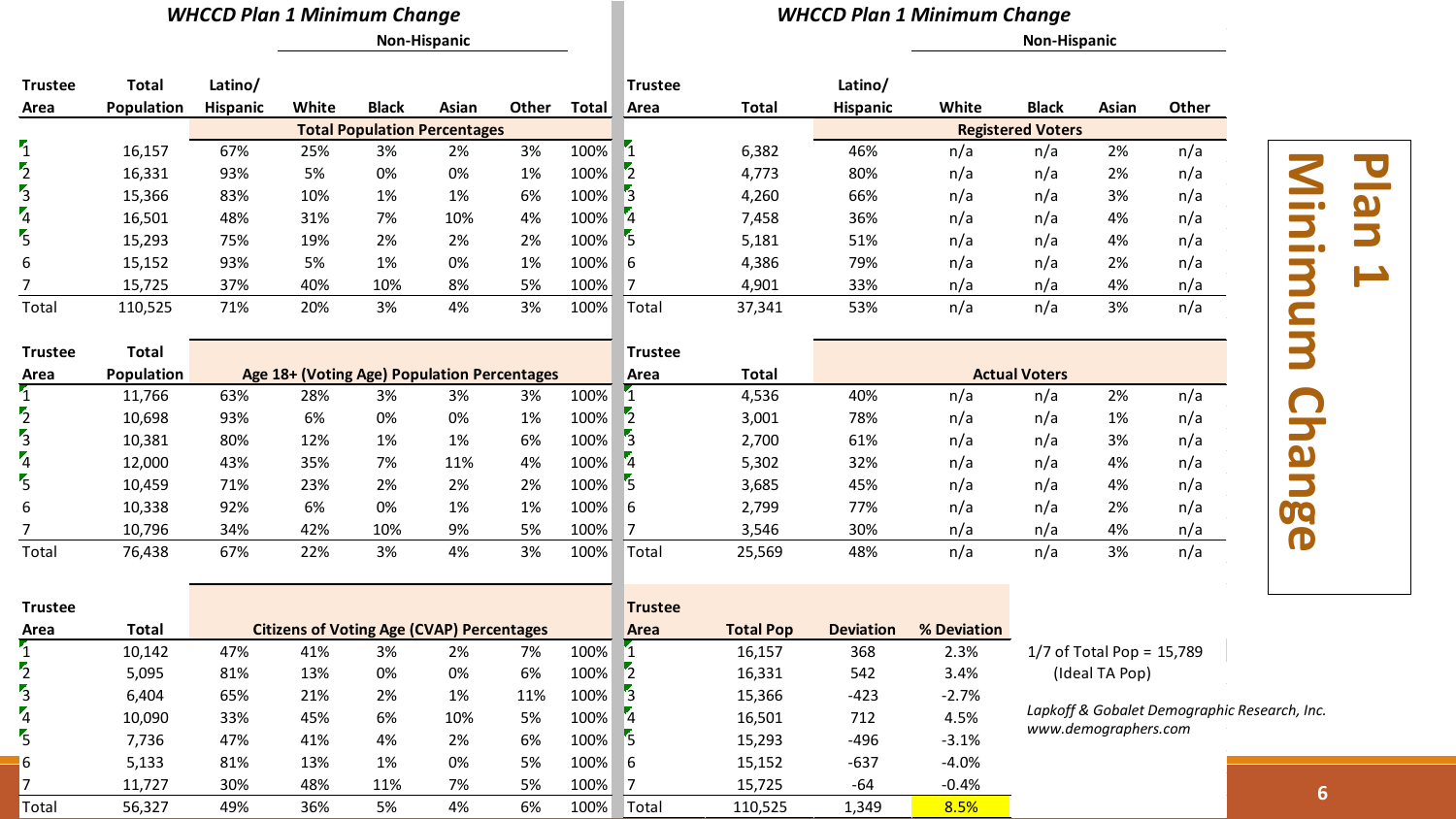# **Appendix: Trustee Areas Adopted 6/18/2011**

## **All Trustee Areas other than TA2 and TA6 are the same in Plan 1 as in the 2011 Plan**